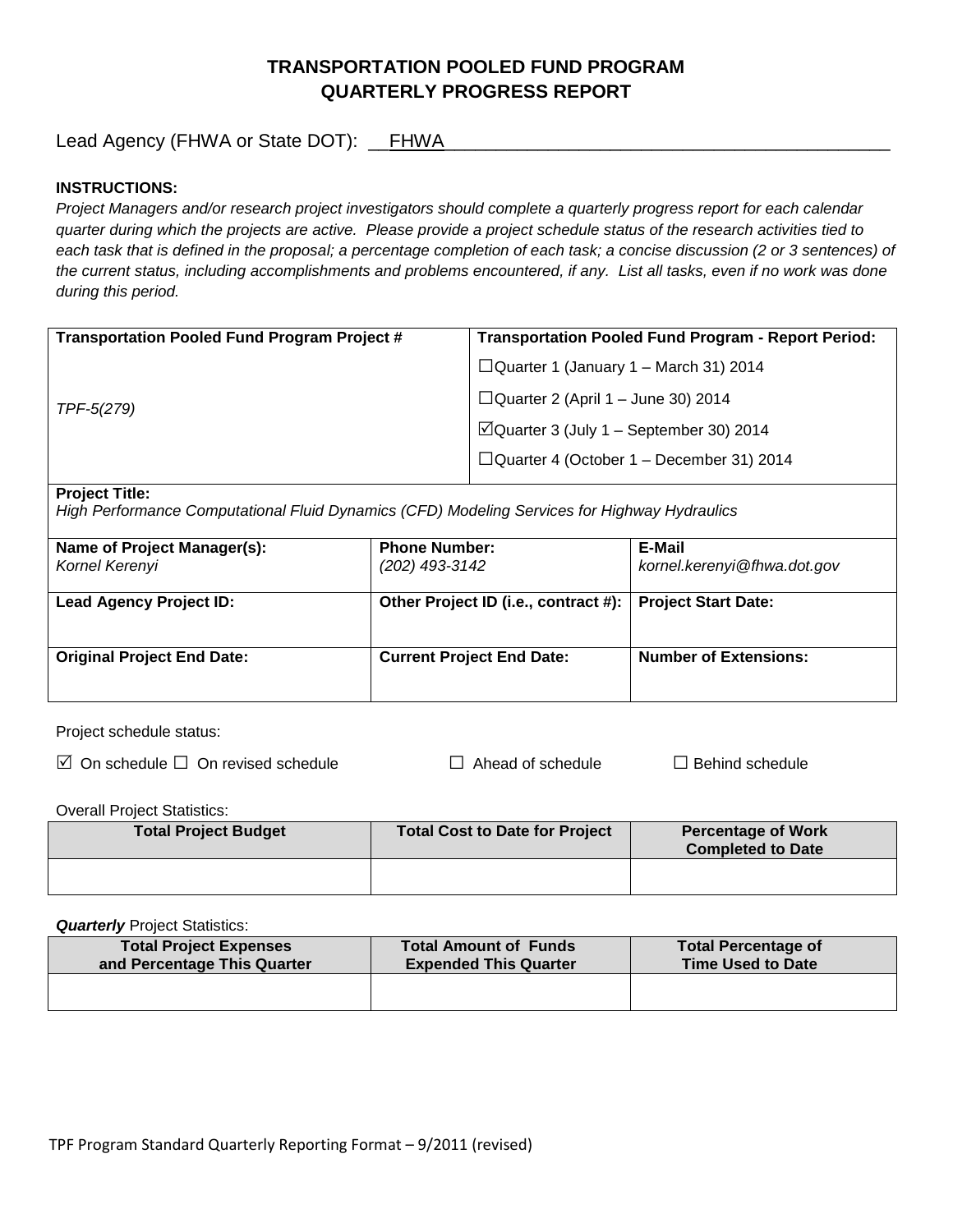# **Project Description**:

The Federal Highway Administration established an Inter-Agency Agreement (IAA) with the Department of Energy's (DOE) Argonne National Laboratory (ANL) Transportation Analysis Research Computing Center (TRACC) to get access and support for High Performance Computational Fluid Dynamics (CFD) modeling for highway hydraulics research conducted at the Turner-Fairbank Highway Research Center (TFHRC) Hydraulics Laboratory. TRACC was established in October 2006 to serve as a high-performance computing center for use by U.S. Department of Transportation (USDOT) research teams, including those from Argonne and their university partners. The objective of this cooperative project is to:

- Provide research and analysis for a variety of highway hydraulics projects managed or coordinated by State DOTs
- Provide and maintain a high performance Computational Fluid Dynamics (CFD) computing environment for application to highway hydraulics infrastructure and related projects
- Support and seek to broaden the use of CFD among State Department of Transportation employees.

The work includes:

- Computational Mechanics Research on a Variety of Projects: The TRACC scientific staff in the computational mechanics focus area will perform research, analysis, and parametric computations as required for projects managed or coordinated by State DOTs.
- Computational Mechanics Research Support: The TRACC support team consisting of highly qualified engineers in the CFD focus areas will provide guidance to users of CFD software on an as needed or periodic basis determined by the State DOTs.
- Computing Support: The TRACC team will use the TRACC clusters for work done on projects; The TRACC system administrator will maintain the clusters and work closely with the Argonne system administrator's community; The TRACC system administrator will also install the latest versions of the STAR-CCM+ CFD software and other software that may be required for accomplishing projects.

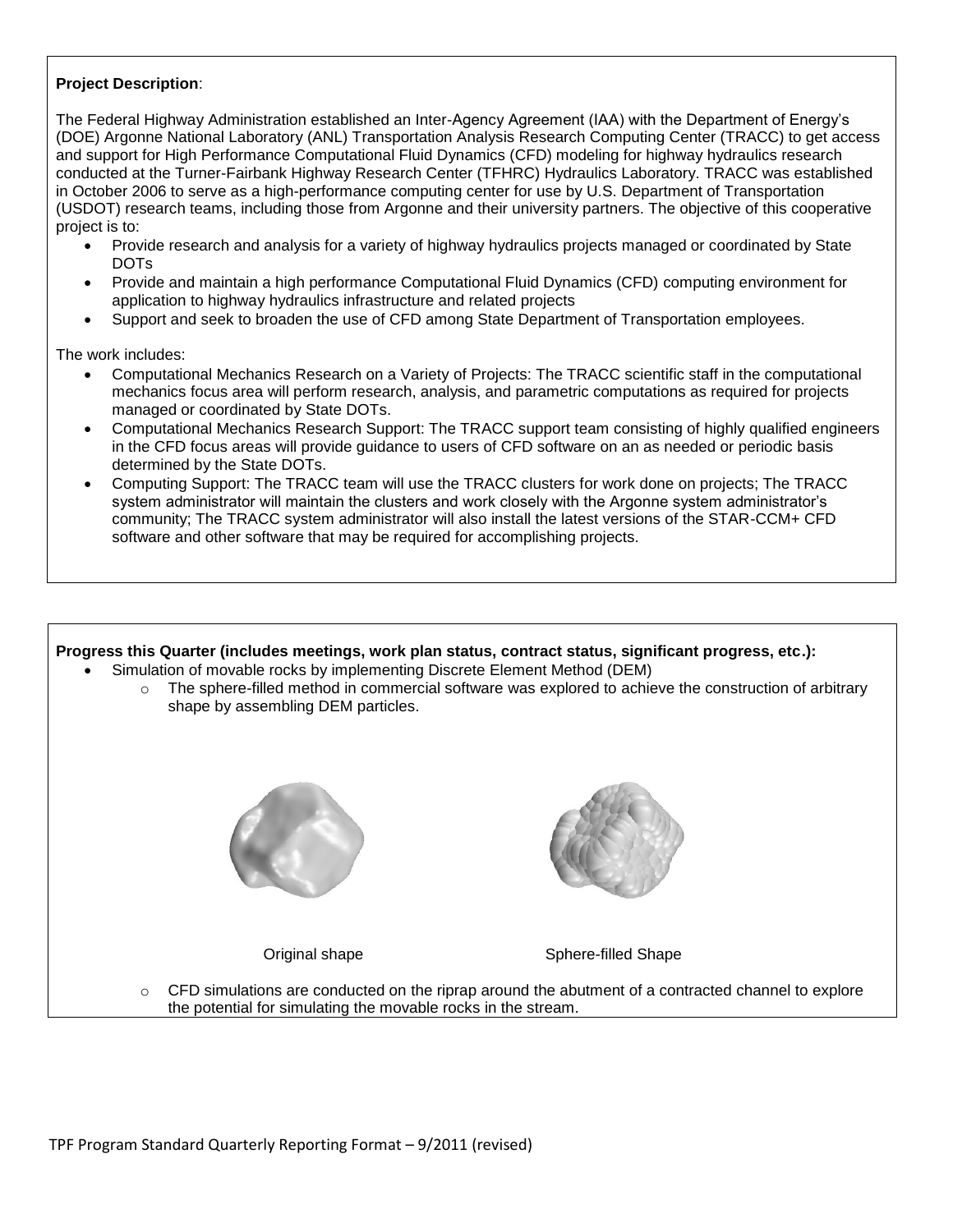

results will provide a basis for validating the preliminary decay function for pier scour.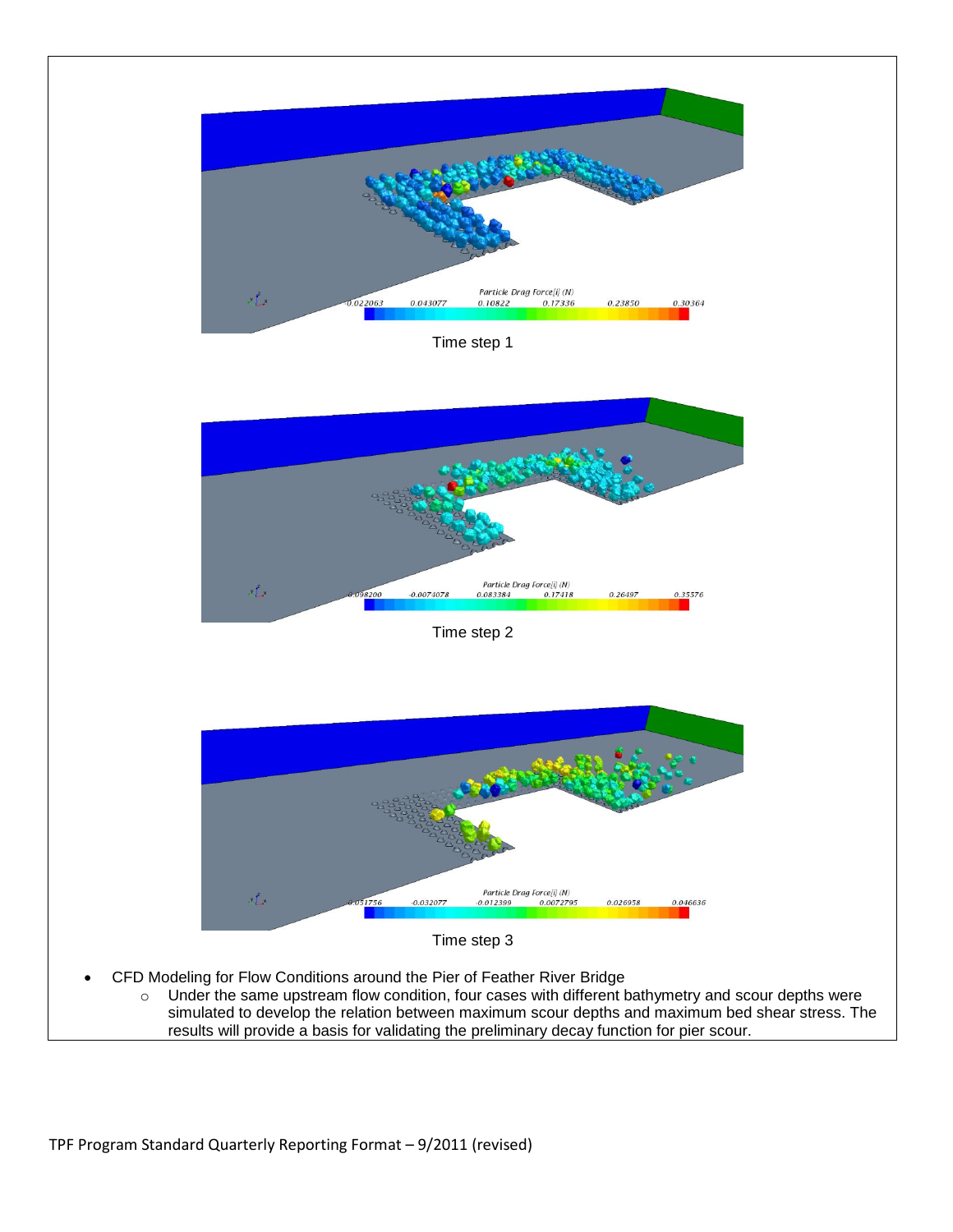

# Case 1 Bathymetry

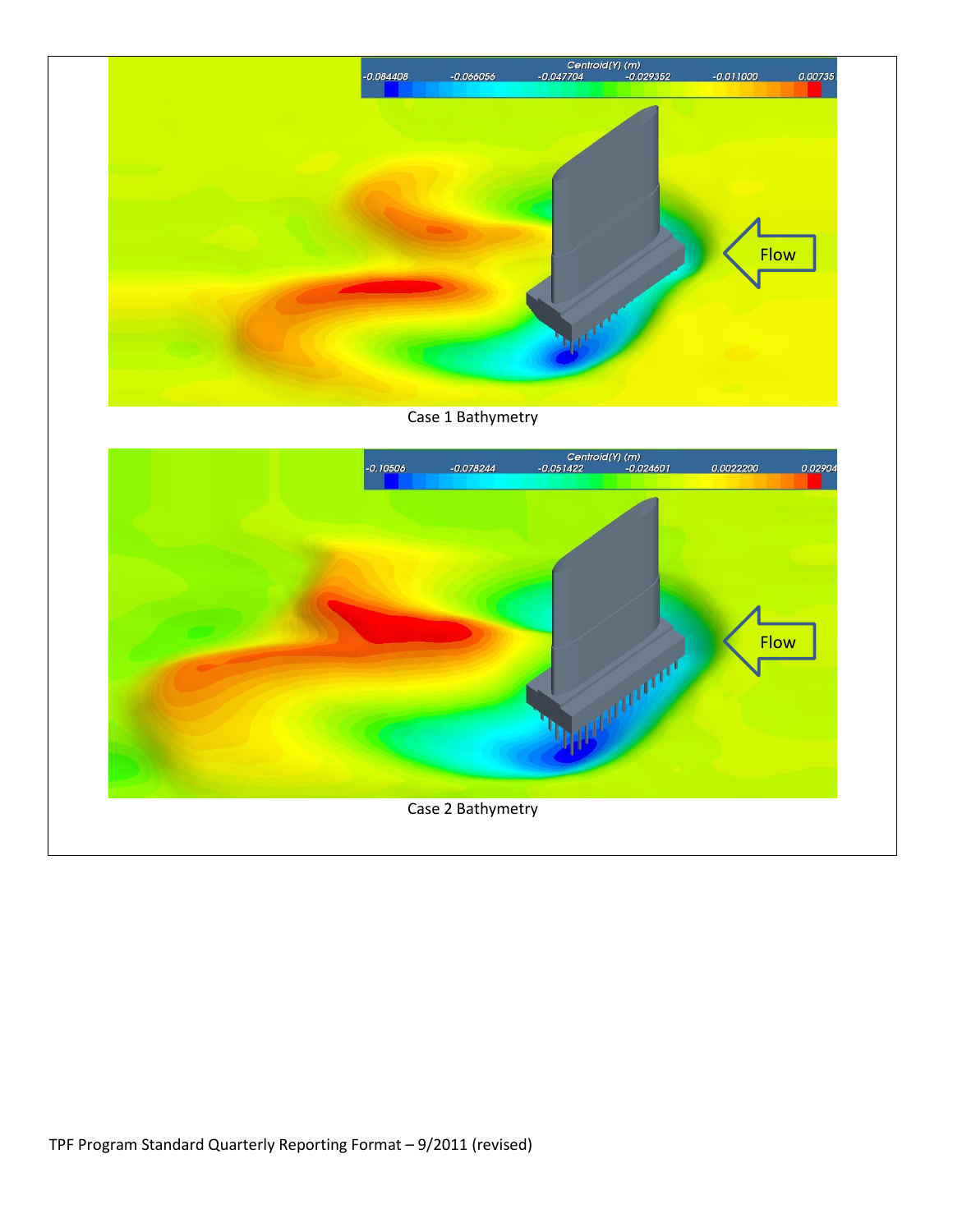

Case 3 Bathymetry

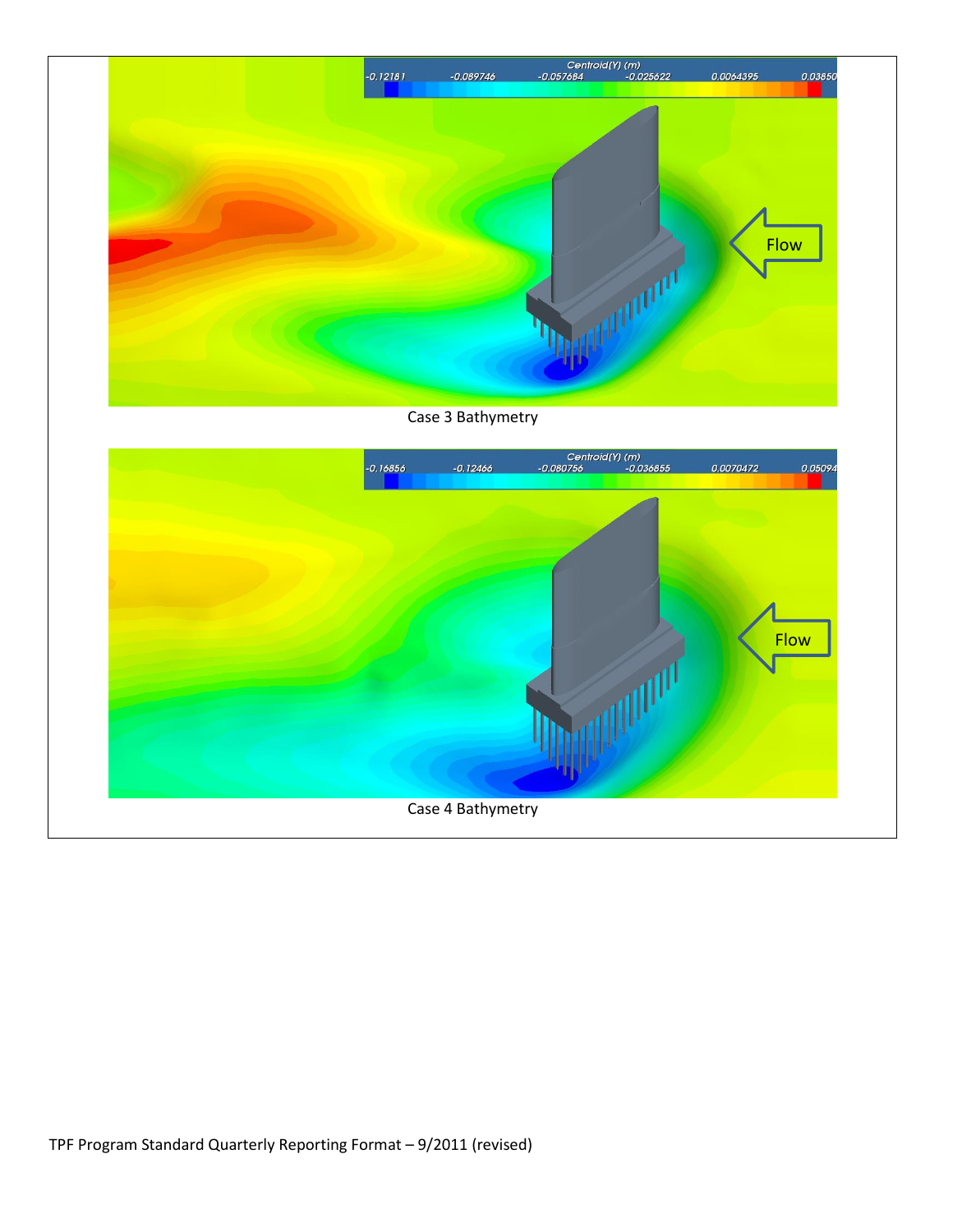

Case 1 Bed shear stress

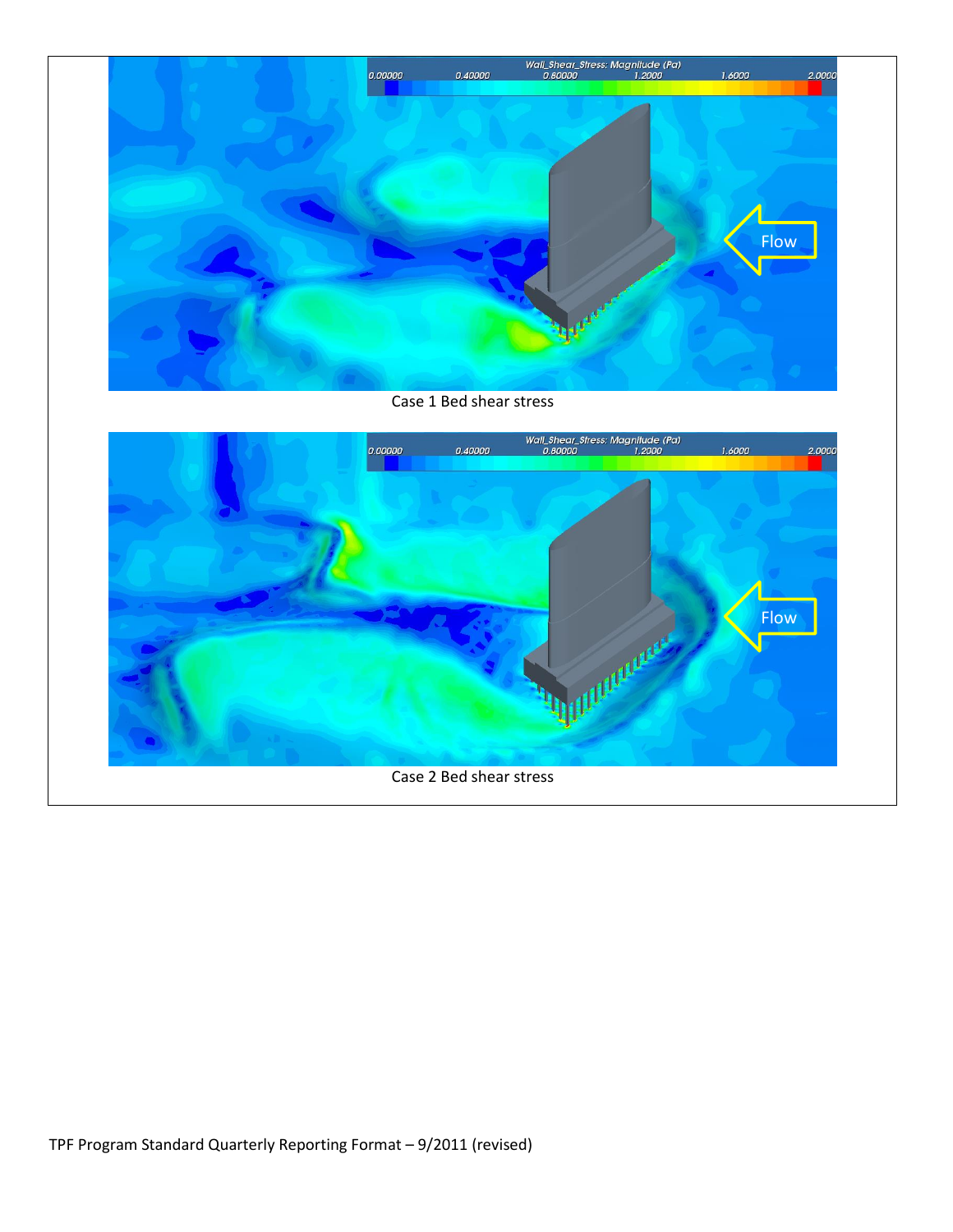

Case 3 Bed shear stress



### **Anticipated work next quarter**:

 Data points from the feather river pier simulation will be compared with the preliminary scour decay function to validate its applicability.

#### **Significant Results:**

The first series of data is obtained for Feather river bridge. More results will be given in the final report.

**Circumstance affecting project or budget. (Please describe any challenges encountered or anticipated that might affect the completion of the project within the time, scope and fiscal constraints set forth in the** 

TPF Program Standard Quarterly Reporting Format – 9/2011 (revised)